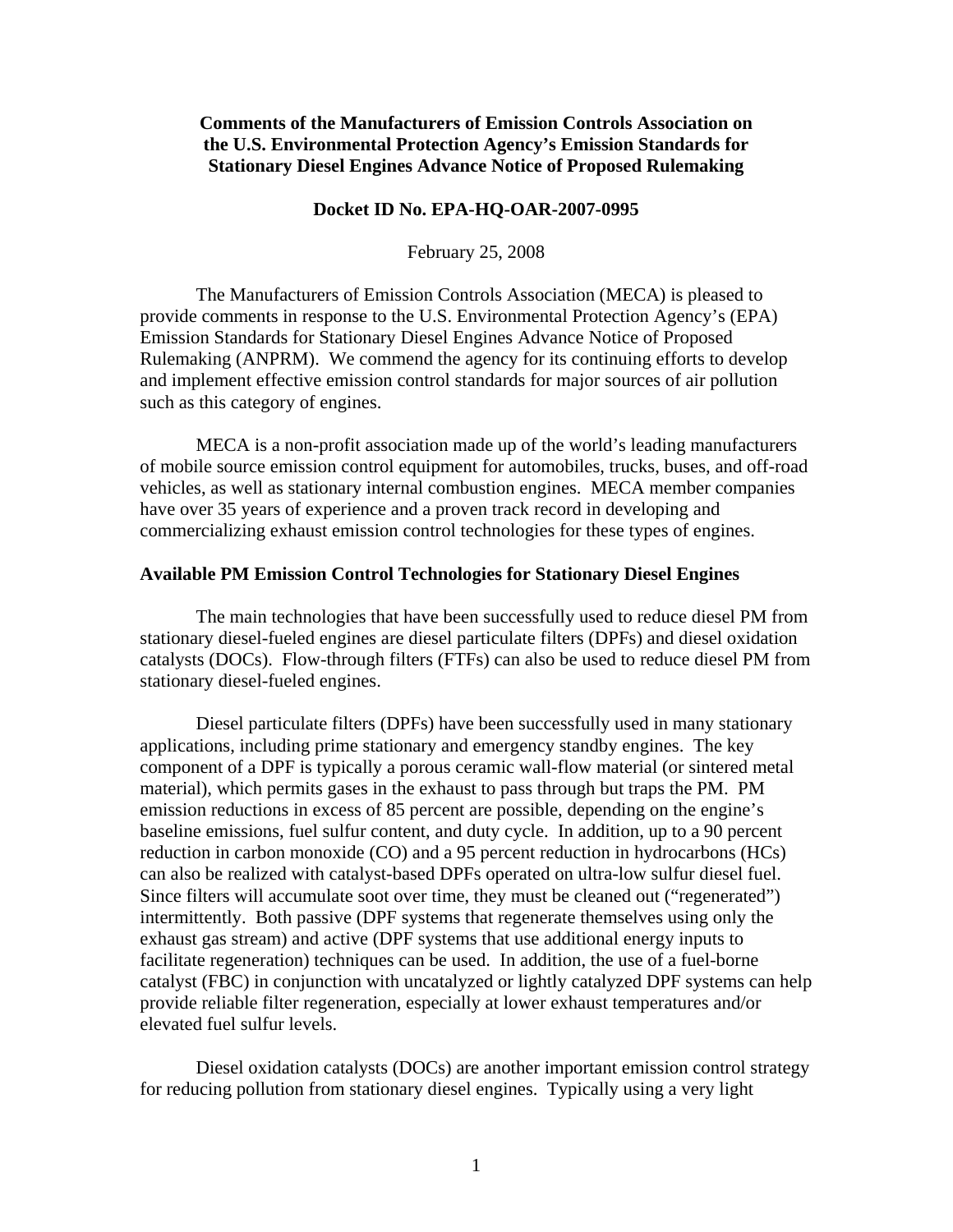loading of platinum catalyst on a monolithic support, they are able to oxidize CO, HC, and the soluble organic fraction (SOF) of PM in a diesel engine's exhaust stream. DOCs installed on engines running 500 ppm or less sulfur fuel have achieved total particulate matter reductions of 20 to 50 percent, hydrocarbon reductions of 60 to 90 percent (including those HC species considered toxic), and significant reductions of carbon monoxide, smoke, and odor.

 Flow-through filter (FTF) technology is another available method for reducing diesel PM emissions from stationary diesel engines. FTFs employ catalyzed metal wire mesh structures or tortuous flow, metal foil-based substrates with sintered metal sheets to reduce diesel PM. Technologies verified to date employ catalyst coatings and/or fuelborne catalysts to oxidize soot. Flow-through filters are capable of achieving PM reductions of about 30 to 75 percent. The filtration efficiency of an FTF is lower than that of a DPF, but the FTF is much less likely to plug under unfavorable conditions, such as high PM emissions and low exhaust temperatures.

 Diesel PM emission reductions can also be realized through the use of cleaner diesel fuels, biodiesel, or alternative fuels. The use of ultra-low sulfur diesel (ULSD) fuel can result in modest PM reductions by itself and will enable the optimum use of advanced emission control technologies (e.g., catalyst-based DPFs, catalyst-based FTFs, and DOCs). EPA has already finalized rules that require the use of ULSD on off-road diesel engines starting in 2010. The use of ULSD on stationary diesel engines, however, is only currently required for those stationary engines that are constructed, reconstructed, or modified after July 11, 2005. As part of this present rulemaking effort, MECA believes that EPA should require all stationary diesel engines to operate on ULSD no later than the 2010 requirement associated with off-road diesel engines.

 Significant emission reductions for oxides of nitrogen (NOx) may also be obtained in combination with these aforementioned PM emission control strategies. Selective catalytic reduction (SCR) has long been the technology of choice for NOx emission reduction in industrial processes and stationary power generation applications. More recently, SCR systems have been developed for mobile source applications. SCR systems work by chemically reducing NOx to nitrogen using the addition of a reductant (e.g., ammonia, of which urea is the most common) to the exhaust gas stream. NOx reduction efficiencies for SCR can exceed 90 percent in steady-state operating modes that match the SCR catalyst temperature window.

### **Feasibility of Emission Control Technologies for Stationary Diesel Engines**

 Based upon current real-world experience, results from demonstration programs, and conversations with MECA technology vendors, MECA believes that exhaust emission controls are a proven technology option for reducing emissions from in-use stationary diesel engines, including older (manufactured before 1996) and large (300 hp and greater) in-use stationary diesel engines. One of the key sources of information in support of the technical feasibility of applying emission controls to stationary diesel engines is the work conducted by the California ARB in support of its airborne toxic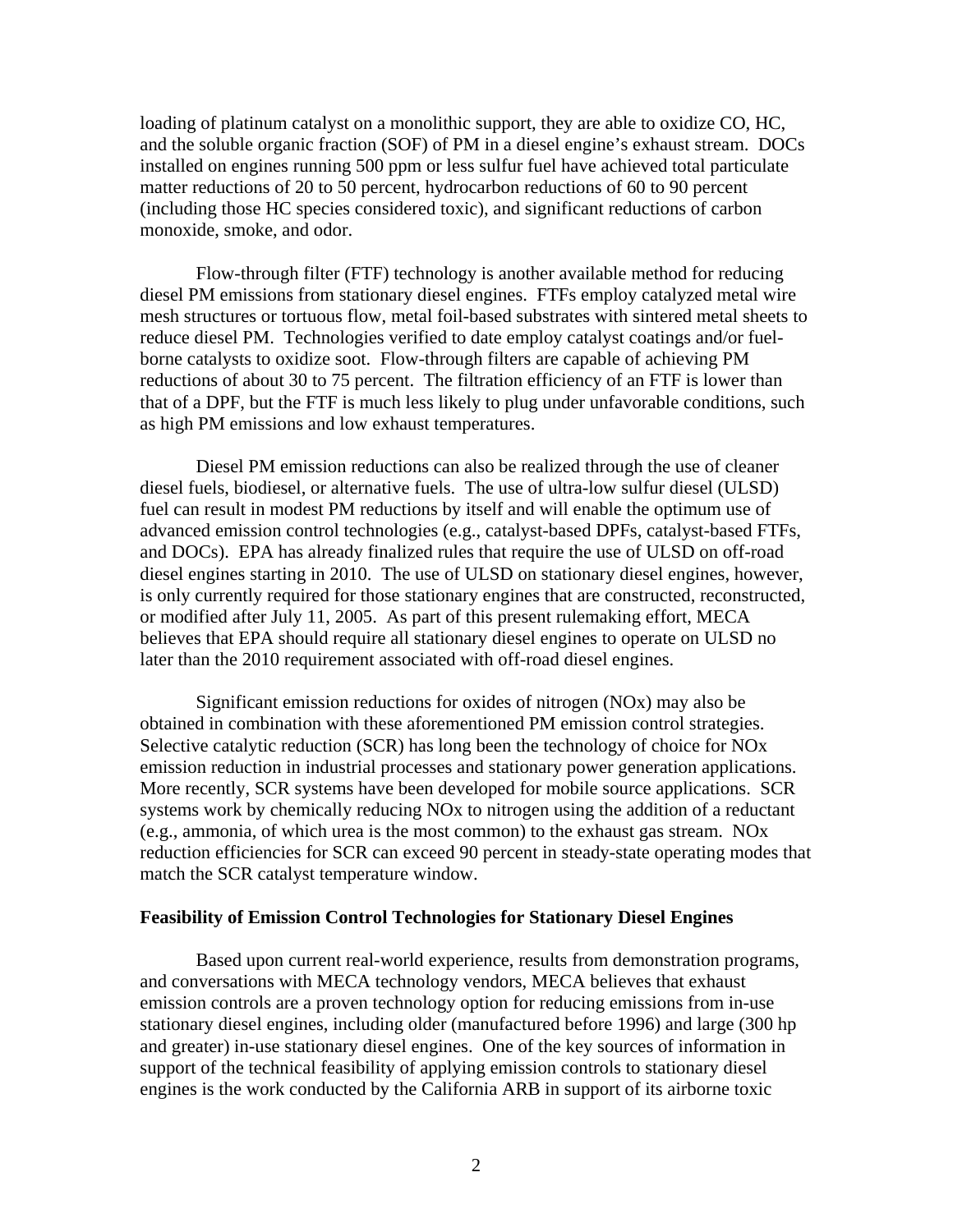control measure (ATCM) for stationary compression-ignition engines (promulgated in November 2004). In the ATCM, diesel retrofits are one of the compliance options identified for reducing PM emissions from existing stationary diesel engines used in prime applications and emergency stand-by applications. This ATCM requires in-use stationary diesel engines >50 hp used for either prime applications or emergency stand-by applications (operated for 51-100 hours/year) to meet a 0.01 g/bhp-hr PM standard or to reduce PM emissions by 85 percent or more by no later than January 1, 2009 for 1996 or older engines (or by January 1, 2008 for owners of three or fewer engines). Level 3 (at least 85 percent or greater PM reduction) verified retrofit technologies, such as verified DPFs, provide the required PM reductions to meet these ARB ATCM requirements. (Note that California requires all stationary diesel engines to be fueled with ultra-low sulfur diesel fuel with a maximum sulfur content of 15 ppm.) For both small  $(<50$  hp) and larger engines (>50 hp), ARB determined that the PM emission standards under the ATCM were technologically feasible, due to: 1) successful emission control experience with similar-sized off-road engines that had to meet the same PM standards and 2) successful operation of approximately 50 stationary diesel-fueled engines with DPFs in California (the engines controlled represent a wide range of engine types, model years, horsepower ratings, and applications).

 As of February 2008, there are six different Level 3 DPF systems (both active and passive regeneration) and one Level 2 (at least 50 percent or greater PM reduction) FTF system that have been verified by ARB for stationary engines. (A complete listing of ARB-verified retrofit technologies for stationary diesel engines is available at: [www.arb.ca.gov/diesel/verdev/vt/stationary.htm](http://www.arb.ca.gov/diesel/verdev/vt/stationary.htm).) Additional verifications of retrofit DPF technologies for stationary engines are expected in the future. Under the current list of verifications, although no technology has been verified for stationary diesel engines older than 1996, it should be noted that two Level 3 technologies and one Level 2 technology have been verified for use on stationary diesel engines with a PM emission rate of up to 0.4 g/bhp-hr, a PM level which is characteristic of older stationary diesel engines.

 As EPA is aware, ARB and EPA have also verified a large number of Level 3 DPF technologies for mobile on-road and nonroad applications (a complete listing of ARB-verified retrofit technology – Levels 1-3 – for mobile source applications is available at: [www.arb.ca.gov/diesel/verdev/vt/cvt.htm;](http://www.arb.ca.gov/diesel/verdev/vt/cvt.htm) EPA's list of verified retrofit technology products is available at: [www.epa.gov/otaq/retrofit/verif-list.htm\)](http://www.epa.gov/otaq/retrofit/verif-list.htm). In many cases, similar types of DPF retrofit solutions for mobile nonroad sources can be engineered for many stationary diesel engine applications.

 In discussions with MECA technology vendors, important design parameters to consider when determining the feasibility of installing an emission control system on a particular stationary diesel engine include: filter volume (which is tied in part to the engine-out PM levels and engine backpressure limits), engine operating temperature (the temperature must be hot enough to ensure regeneration of the collected soot), the NOxto-PM ratio of the engine exhaust stream, and the amount of lube oil consumed (too much lube oil will require more frequent cleaning of the filter).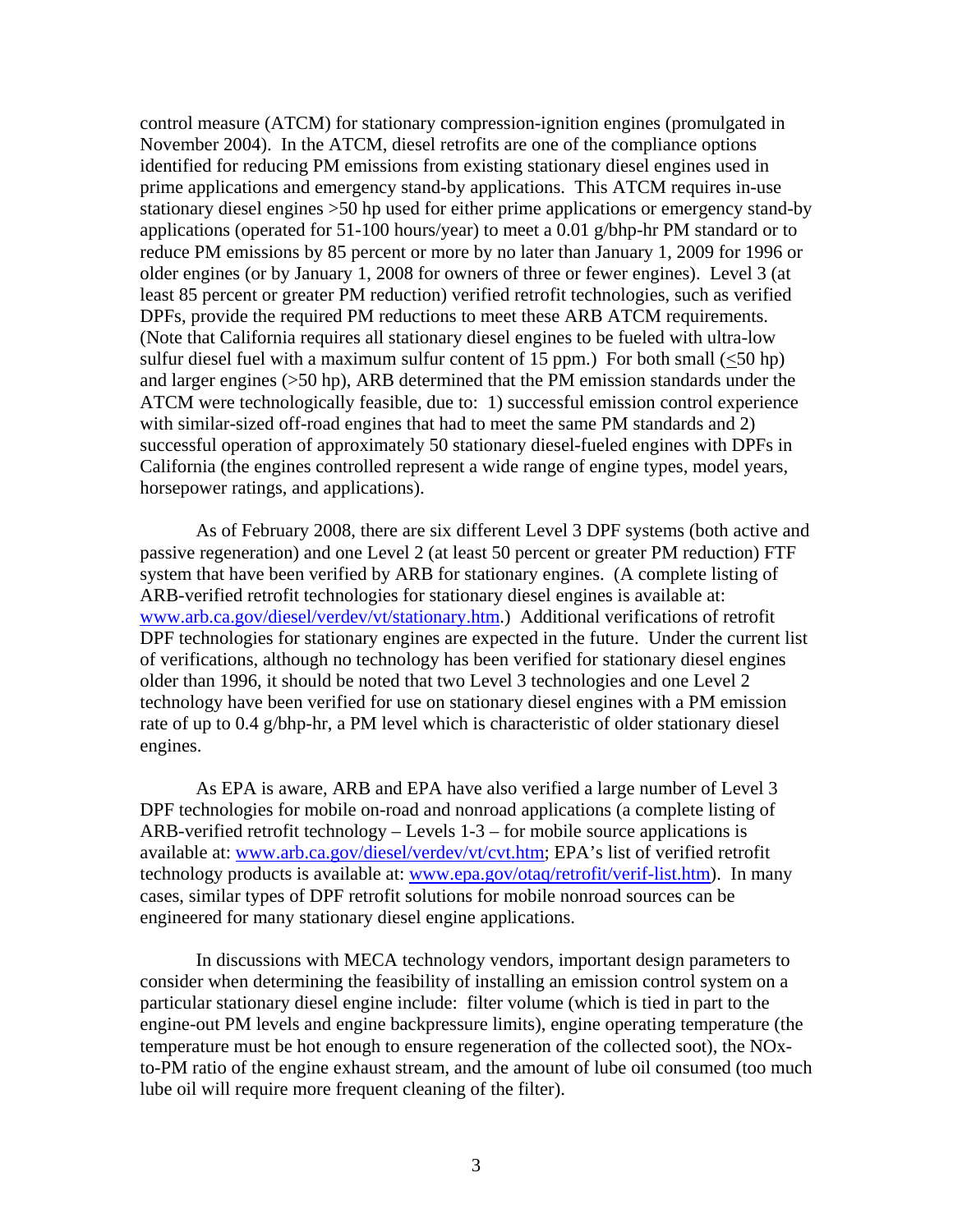# **Retrofit Experience with Stationary Diesel Engines**

 The most comprehensive information on the application of PM exhaust emission control technology to in-use stationary diesel engines can be found in ARB's September 2003 Staff Report in support of its ATCM for stationary compression-ignition engines. In the report, ARB provides a thorough list of in-use emergency standby engines and prime stationary engines using emission control systems (mostly DPFs) in California. The retrofit devices were installed on stationary engines ranging from model years 1993 to 2002. The list shows numerous DPF installations on large engines rated above 600 kW, including Caterpillar 3516 engines rated in the 1490-2120 kW range. Operating experience with these large engine DPF systems has been generally good, with DPFs providing 85 percent or more reductions in particulate matter compared to uncontrolled levels. ARB interviewed several of the stationary engine operators and most stated that the retrofit devices met all regulatory requirements and required little or no extra maintenance.

 In July 2005, the California Energy Commission published a report, *Air Quality Implications of Backup Generators In California*, detailing the emission performance of back-up diesel generators with a variety of power ratings equipped with exhaust emission controls, including DOCs, passive DPFs, and active DPFs (a copy of this report is available at: [www.energy.ca.gov/pier/final\\_project\\_reports/CEC-500-2005-049.html](http://www.energy.ca.gov/pier/final_project_reports/CEC-500-2005-049.html)). The DPFs evaluated in this program were again found effective in reducing PM emissions by more than 85 percent compared to uncontrolled baseline levels. The results of the demonstration program showed successful application of DPFs, DOCs, and emulsified fuels on engines ranging in age from two to 18 years old. Durability testing of the DPF and DOC systems for intermittent cold start and extended high load operation indicates that these technologies are effective for generator applications and may be effective for other steady-state stationary engine applications as well.

 In September 2005, J. Cloud Inc., a rock-crushing operation in El Cajon, California, installed DPF systems on their pre-1996 Caterpillar 3408 (0.2 g/bhp-hr PM) and Caterpillar 3306 (0.3 g/bhp-hr PM) engines. The 536-hp Caterpillar 3408 engine drives a hydraulic pump that powers a rock crusher and the 430-hp Caterpillar 3306 engine drives a generator that provides power for a conveyor. Each DPF system contains two filters and each was designed to match the engine size and exhaust conditions of the respective engine. The site operates eight hours a day for five days a week. The DPF systems have achieved PM reductions of 85 percent and CO reductions of 80 percent. In addition, the DPF systems run at a backpressure of approximately 15" water column at full load and have only been cleaned once at 1,200 hours to remove accumulated ash from the filters.

 A December 2005 technical paper from Johnson Matthey, *The Simultaneous Reduction of NOx, PM, HC and CO from Large Stationary Diesel Engines Using SCR and Particulate Filters*, detailed the installation of DPF+SCR systems on two large stationary engines used at Snow Summit Mountain Resort in southern California. The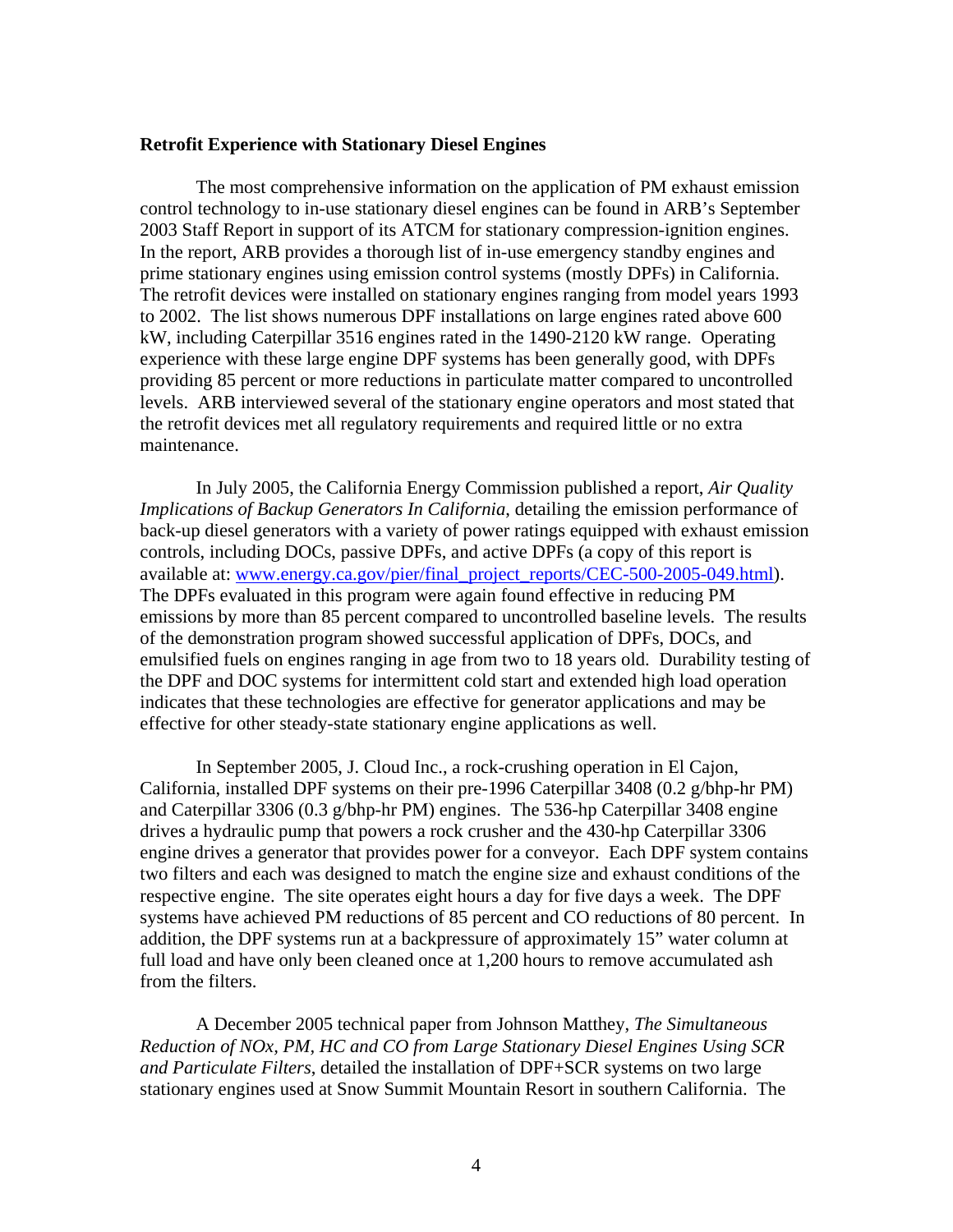two engines were Cummins QSK78-G6 diesel engines, which powered two 2 MW generators. Source test results showed PM reductions of greater than 90 percent and NOx reductions of greater than 94 percent.

 Outside of California, the New Jersey Department of Environmental Protection (NJDEP), in collaboration with the Stevens Institute of Technology and an emission control technology manufacturer, is currently conducting a demonstration project to install a DPF system on a 500 kW electric diesel generator located at the Jersey City Total Energy Plant.

 In other countries, Taiwan has had extensive experience with the retrofit of stationary diesel engines. Power outages are frequent in Taiwan, so standby generators used for emergency back-up power are an important part of the country's infrastructure. DPFs have been successfully installed on these generators. For example, Taiwan Semiconductor Manufacturing installed DPFs on 14 standby generators (2 MW engines) in 2001, which has resulted in a greater than 90 percent reduction in PM.

 Several MECA member companies have experience with the application of DPFs to existing stationary diesel engines. DPFs have been successfully applied to stationary engines as small as 20 kW to very large installations on emergency back-up or prime power generators with several megawatts of power. This experience base includes both passively regenerated DPF systems and actively regenerated DPF systems (e.g., with electrical heating or fuel burner-type regeneration), as well as fuel-borne catalyst regenerated DPF systems.

 In terms of retrofit experience in the mobile sector that can be applied to stationary engines, there is a wealth of experience where DPFs have been cost-effectively installed on nonroad vehicles. DPFs have been successfully installed and used on mining, construction, and materials handling equipment where vehicle integration has been challenging. These nonroad applications include the use of both passive and active filter regeneration strategies. Active nonroad DPF options include diesel fuel injection strategies, engine throttling strategies, the use of electrical heating elements, and fuel burners. Over 20,000 active and passive systems have been installed on nonroad applications as either original equipment or as a retrofit worldwide. DPFs, many employing active regeneration strategies, have also been installed on over 100 locomotives in Europe since the mid-1990s.

 The retrofit of oxidation catalysts on diesel engines has been taking place for well over twenty years in the nonroad vehicle sector. Over 250,000 oxidation catalysts have been installed in underground mining and materials handling equipment. DOCs have also been installed in marine diesel applications (e.g., ferries), which have duty cycles that closely mimic stationary engine operation.

The commercial use of SCR systems for the control of NOx from stationary engines has been around since the mid-1980s in Europe and since the early 1990s in the U.S. Since 1995, one MECA member company specifically has installed over 400 SCR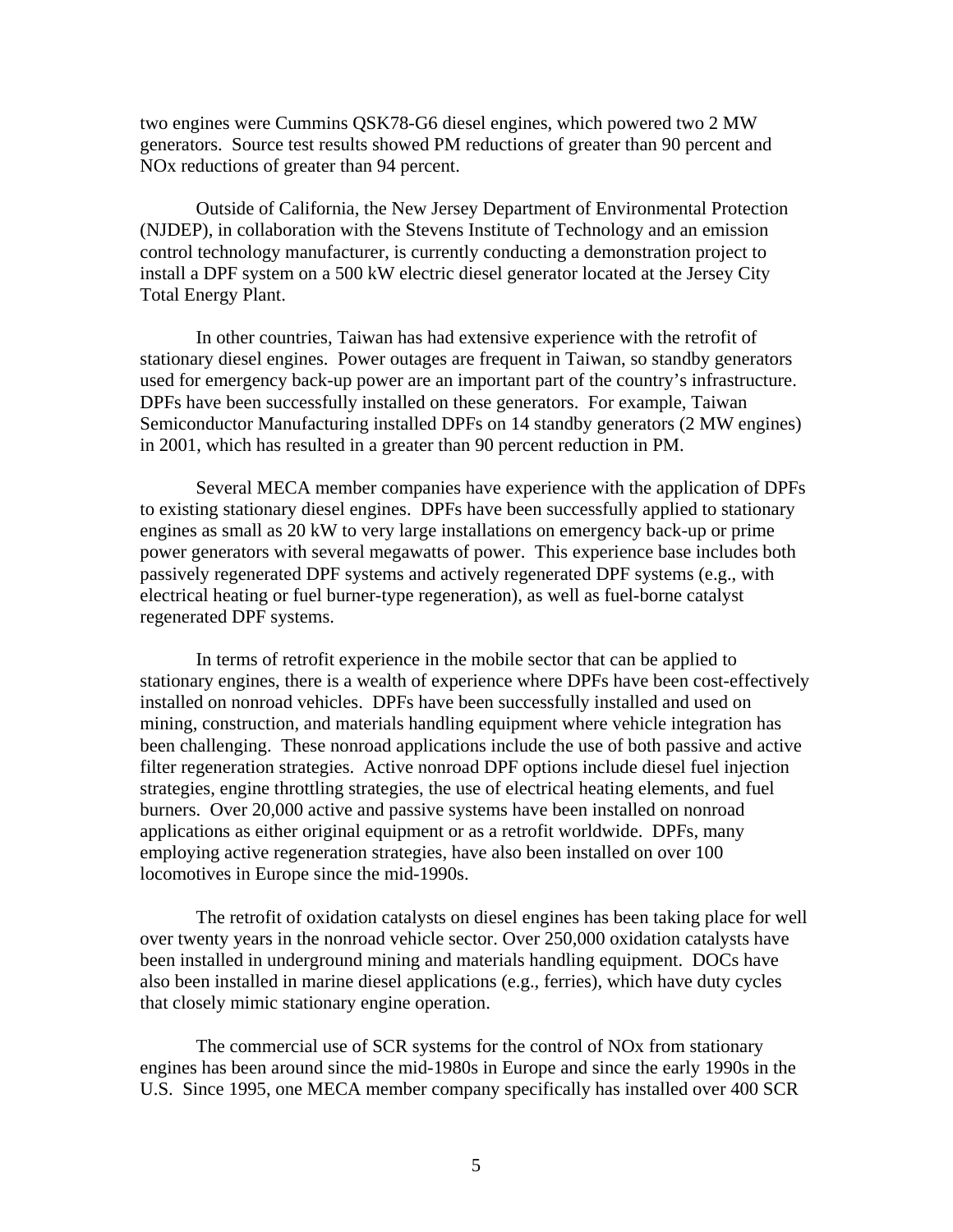systems worldwide for stationary engines with varying fuel combinations. In general, several MECA member companies have proven experience in the installation of SCR systems for both stationary and mobile engines, as well as the installation of integrated DPF+SCR emission control systems for combined PM and NOx reductions.

# **Costs of Retrofitting Stationary Diesel Engines**

 As part of their September 2003 stationary CI engine ATCM staff report, ARB conducted an economic analysis to determine the cost to businesses to meet the ATCM. ARB concluded that the majority of the costs would be borne by prime engine owners, while, in many cases, owners of emergency standby engines would have no cost or net savings due to the reduced operating hours. The total costs for a typical prime stationary engine (rated at 590 hp operated for 1,040 hours per year) retrofitted with a DPF were about \$22,400 for equipment and installation, \$100 for reporting, and \$550 per year for ash cleaning/maintenance. The total cost for the same engine with a DOC was about \$6,250 (no annual maintenance). ARB estimated the overall cost-effectiveness of the proposed ATCM to be about \$15 per pound of diesel PM reduced, considering only the benefits of reducing PM. However, since the ATCM would also reduce reactive organic gases (ROG) and NOx emissions, ARB staff allocated half of the costs of compliance against these benefits, which resulted in cost-effectiveness values of \$8/lb of PM and \$1/lb of ROG plus NOx reduced.

 Although diesel PM is not included on the list of EPA's hazardous air pollutants (HAPs), EPA considers diesel emissions to be a serious public health concern and a possible carcinogen. Given that approximately 30 percent of diesel PM is made up of soluble organic fraction and given that the SOF consists of condensed volatile compounds, many of which are on the HAP list, it is important to consider the multipollutant co-benefits that emission controls can provide in reducing CO, HCs, and SOF. An inexpensive device such as a DOC can effectively remove the SOF from the carbon particles, offering significant HAP benefits at a reasonable cost.

# **Conclusion**

 We commend EPA for taking an important first step to reduce emissions from inuse stationary diesel engines, especially older and large non-emergency engines. We believe the current real-world experience and results from demonstration programs indicate that diesel PM control technologies are capable of providing a wide range of reduction levels for these particular engines and for in-use stationary diesel engines in general.

 DPFs, in particular, have demonstrated to be very effective in reducing PM emissions from both mobile and stationary diesel engines. The combination of using ultra-low sulfur diesel fuel with high-efficiency DPFs (e.g., DPFs that use wall-flow ceramic filters) provides the maximum reduction in PM emissions and additional cobenefits of significant reductions in toxic HC emissions and CO when catalyst-based DPFs are employed. MECA believes DPFs should be installed on in-use stationary diesel